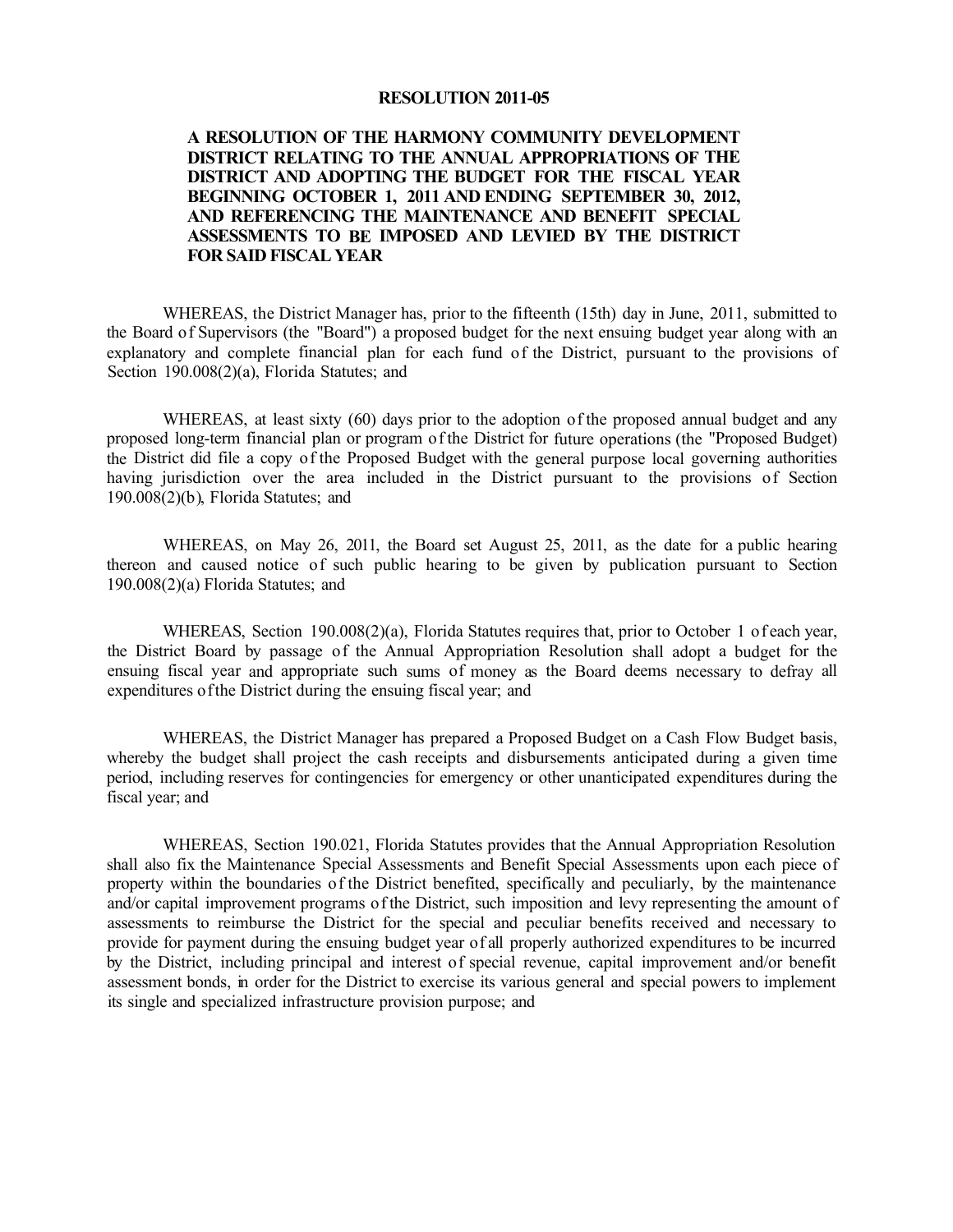WHEREAS, the Assessment Methodology, the Engineer's Cost Report and the non-ad valorem Assessment Roll used with the original District resolutions are incorporated herein and made a part hereof by reference unchanged except as to the amount of the assessments.

WHEREAS, the Board of Supervisors of the Harmony Community Development District finds and determines that the non-ad valorem special assessments it imposes and levies by this Resolution for maintenance on the parcels of property involved will constitute a mechanism by which the property owners lawfully and validly will reimburse the District for those certain special and peculiar benefits the District has determined are received by, and flow to, the parcels of property from the systems, facilities and services being provided, and that the special and peculiar benefits are apportioned in a manner that is fair and reasonable in accordance with applicable assessment methodology and related case law; and

WHEREAS, the Chair of the Board of Supervisors may designate the District Manager or other person to certify the non-ad valorem assessment roll to the State Constitution's Tax Collector in and for Osceola County political subdivision on compatible electronic medium tied to the property identification number no later than 31 August 2011 so that the Tax Collector may merge that roll with others into the collection roll from which the November tax notice is to be printed and mailed; and

WHEREAS, non-ad valorem assessments imposed and levied on the unplatted parcels owned by the landowner/developer are collected by the District through the Manager, not using the uniform collection methodology.

WHEREAS, no authorized budget revisions or transfers shall result in any non-ad valorem assessment per parcel in excess of the amount on the rolls certified hereunder.

WHEREAS, the proceeds from the collections of these imposed and levied non-ad valorem ass ssments shall be distributed to the Harmony Community Development District by the Tax Collector and the District Manager; and

WHEREAS, the Tax Collector performs the state work in preparing, mailing out, collecting and enforcing against delinquency the non-ad valorem assessments of the District using the Uniform Collection Methodology for non-ad valorem assessments under the direct supervision of the Florida Department of Revenue and the District Manager does not use the uniform methodology; and

WHEREAS, if the Property Appraiser and the Tax Collector have adopted a different technological procedure for certifying and merging the rolls, then that procedure must be worked out and negotiated with Board approval through the auspices of the District Manager before there are any deviations from the provisions of Section 197.3632, Florida Statutes, and Rule 12D-18, Florida Administrative Code.

# **NOW, THEREFORE, BE IT RESOLVED BY THE BOARD OF SUPERVISORS OF HARMONY COMMUNITY DEVELOPMENT DISTRICT;**

**Section** 1. dispositive. The provisions of the whereas clauses are true and correct and are incorporated herein as

#### **Section 2. Budget**

a. That the Board of Supervisors has reviewed the District Manager's Proposed Budget, a copy of which is on file with the office of the District Treasurer and the office of the Recording Secretary,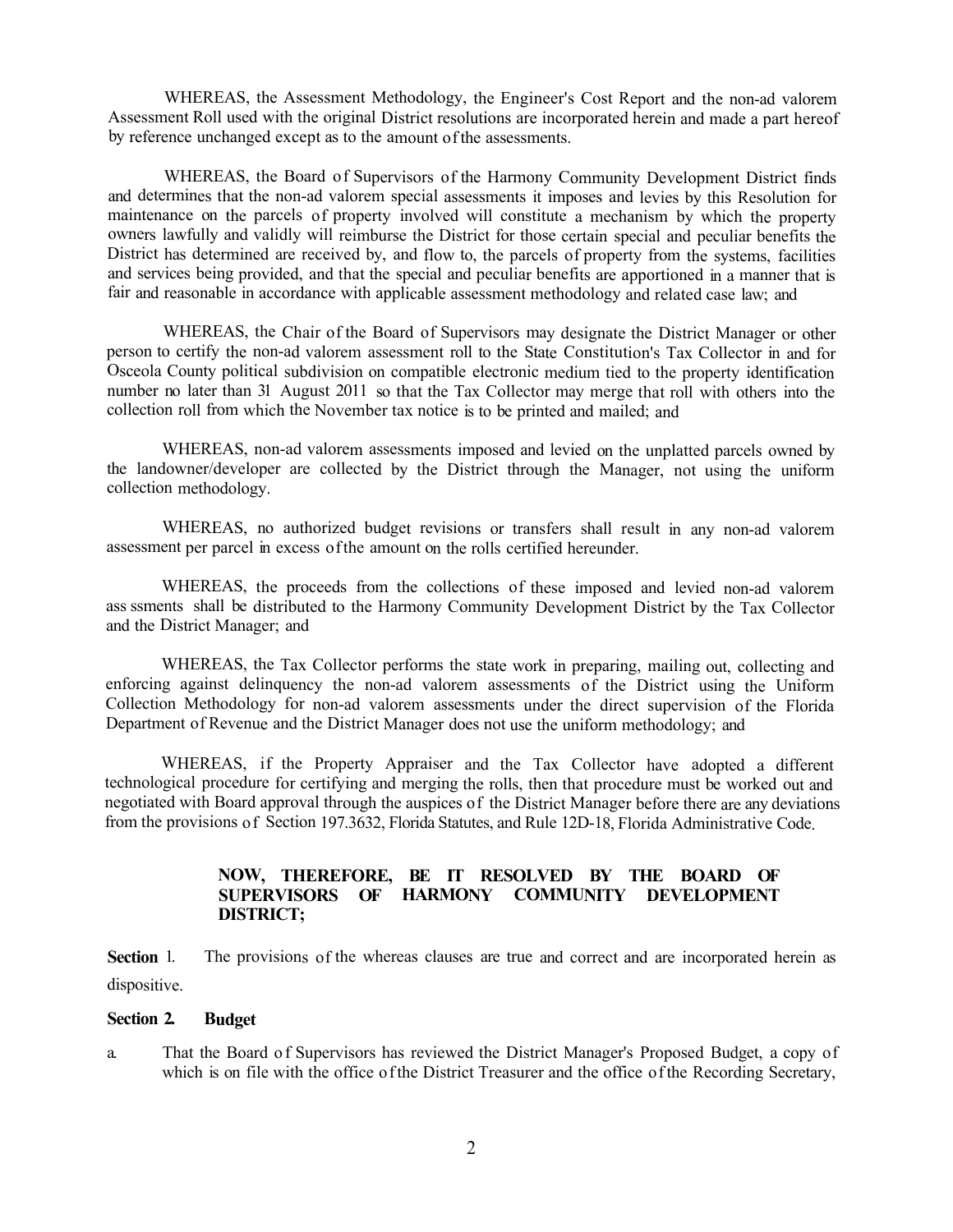and is hereby attached to this resolution, and hereby approves certain amendments thereto, as shown in Section 2 below.

- b. That the District Manager's Proposed Budget, as amended by the Board, is adopted hereby in accordance with the provisions of Section 190.008(2)(a), Florida Statutes and incorporated herein by reference; provided, however, that the comparative figures contained in the adopted budget may be revised subsequently as deemed necessary by the District Manager to reflect actual revenues and expenditures for the Fiscal Year 2011 and/or revised projections for Fiscal Year 2012.
- c. That the adopted budget, as amended, shall be maintained in the office of the District Treasurer and the District Recording Secretary and identified as "The Budget for the Harmony Community Development District for the Fiscal Year Ending September 30, 2012, as Adopted by the Board of Supervisors on August 25, 2011.

## **Section 3. Appropriations**

That there be, and hereby is appropriated out of the revenues of the Harmony Community Development District, for the Fiscal Year beginning October 1, 2011, and ending September 30, 2012 the sum of

(\$) to be raised by the applicable imposition and levy by the Board of applicable nonad valorem special assessments and otherwise, which sum is deemed by the Board of Supervisors to be necessary to defray all expenditures of the District during said budget year, to be divided and appropriated in the following fashion:

| TOTAL GENERAL FUND |  |
|--------------------|--|
| DEBT SERVICE FI1ND |  |
| Total All Funds    |  |

## **Section 4. Supplemental Appropriations**

The Board may authorize by resolution supplemental appropriations or revenue changes for any lawful purpose from funds on hand or estimated to be received within the fiscal year as follows:

- a. Board may authorize a transfer of the unexpended balance or portion thereof of any appropriation item.
- b. Board may authorize an appropriation from the unappropriated balance of any fund.
- c. Board may increase any revenue or income budget account to reflect receipt of any additional unbudgeted monies and make the corresponding change to appropriations or the unappropriated balance.

The District Manager and Treasurer shall have the power within a given fund to authorize the transfer of any unexpended balance of any appropriation item or any portion thereof, provided such transfer:. do not exceed Ten Thousand (\$10,000) Dollars or have the effect of causing more than 10% of the total appropriation of a given program or project to be transferred previously approved transfers included. Such transfer shall not have the effect of causing a more than \$10,000 or 10% increase, previously approved transfers included, to the original budget appropriation for the receiving program. Transfers within a program or project may be approved by the applicable department director and the